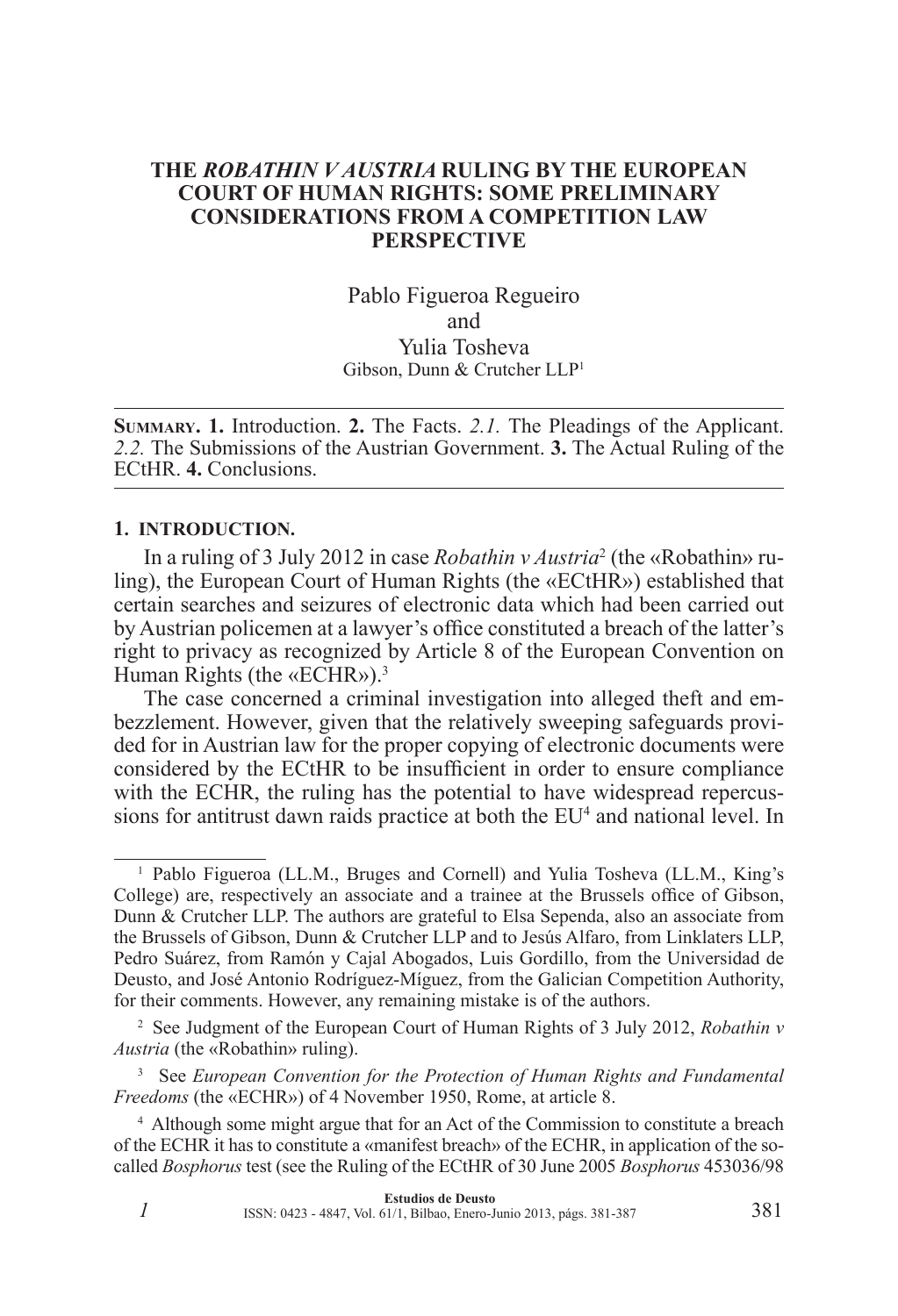particular, the applicable Austrian procedures included (i) an obligation to store the copied documents on discs which were to be sealed and brought before a judge for a decision as to whether or not they could be relied on as evidence and (ii) the presence, during the searches, of a representative of the relevant Bar association. $5$ 

The *Robathin* judgment confirms the established practice of both the ECtHR<sup>6</sup> and Court of Justice of the European Union<sup>7</sup> (the «CJEU»), according to which searches undertaken by public authorities should not impinge on or restrict in an unnecessary or disproportionate manner fundamental rights, including professional secrecy,<sup>8</sup> which are protected by both the ECHR and European law. More specifically, the judgment clearly condemns «*general searches*» of electronic documents which are not «*reasonably limited*» in their scope,<sup>9</sup> on the basis that they unduly interfere with the right to privacy protected by Article 8 ECHR. According to the principle of proportionality, which is of course both a general principle of  $\text{EU}$  law<sup>10</sup> and a key

<sup>5</sup> See *Robathin*, at para. 48.

<sup>6</sup> See Judgment of the European Court of Human Rights*,* 16 July 2012, *Societe Colas Est v France,* at para. 43.

<sup>7</sup> See Case 46/87 *Hoechst AG v Commission of the European Communities,* at para. 19.

<sup>8</sup> Note that in this case the Court analysed legal privilege as deriving from the right to privacy guaranteed by Article 8 *ECHR*, whereas other rulings by the ECtHR derive the right to privacy from the right to due process guaranteed by Article 6 *ECHR*, *e.g.*, *Judgment of the European Court of Human Rights*, 28 November 1991, *S v Switzerland*, at para 48, and *Judgment of the European Court of Human Rights*, 25 March 1992, *Campbell v the United Kingdom*, at para. 46. For another example where the ECtHr analysed professional secrecy under Article 8 (privacy) see, *e. g.*, Judgment of the European Court of Human Rights, 25 March 1998 *Kopp v Switzerland*, at para. 75.

<sup>9</sup> See *Robathin*, at para. 44.

<sup>10</sup> The CJEU recognised proportionality as a general principle of EU law in Case 4/73 *Nold v Commission* [1974] ECR 491, at pp. 513-514. See further the *Charter of Fundamental Rights of the European Union,* OJ C 364/1, 18 December 2000, at para. 49. See Tridimas, T., *The General Principles of EU Law*, Oxford 2006, at pp. 136 ff. See further Dashwood, A., Dougan, M., Rodger, B., Spaventa, E., and Wyatt, D., *Wyatt and* 

and GORDILLO, L.I., *Interlocking Constitutions. Towards an Interordinal Theory of National, European and UN Law*, *Hart Monographies in Transnational and International Law*, 2012, at pp. 147 ff; see further *inter alia*, Jacqué, J.P., « Droit Communautaire et Convention Européenne des droits de l'homme, l'arrêt Bosphorus, une jurisprudence 'Solange II' de la Cour des droits de l´homme?» (2005) 41(3) *Revue Trimestrielle de Droit Européen 756*; Contastantinesco, V., «C'est comme si c'était fait? Observations à propos de l'arret de Cour européenne des droits de l'homme (grand chambre), Bosphorus airlines, du 30 juin 2005» (2006) 42(3-4) *Cahiers de droit Européen* 363). On the impact of the formal accession of the EU to the ECHR see *inter alia*, Gordillo, L., «Un paso más hacia la estabilización delas relaciones interordinamentales en Europa: la Incorporación de la UE al CEDH» (2011) 38 *Revista Española de Derecho Europeo* 173.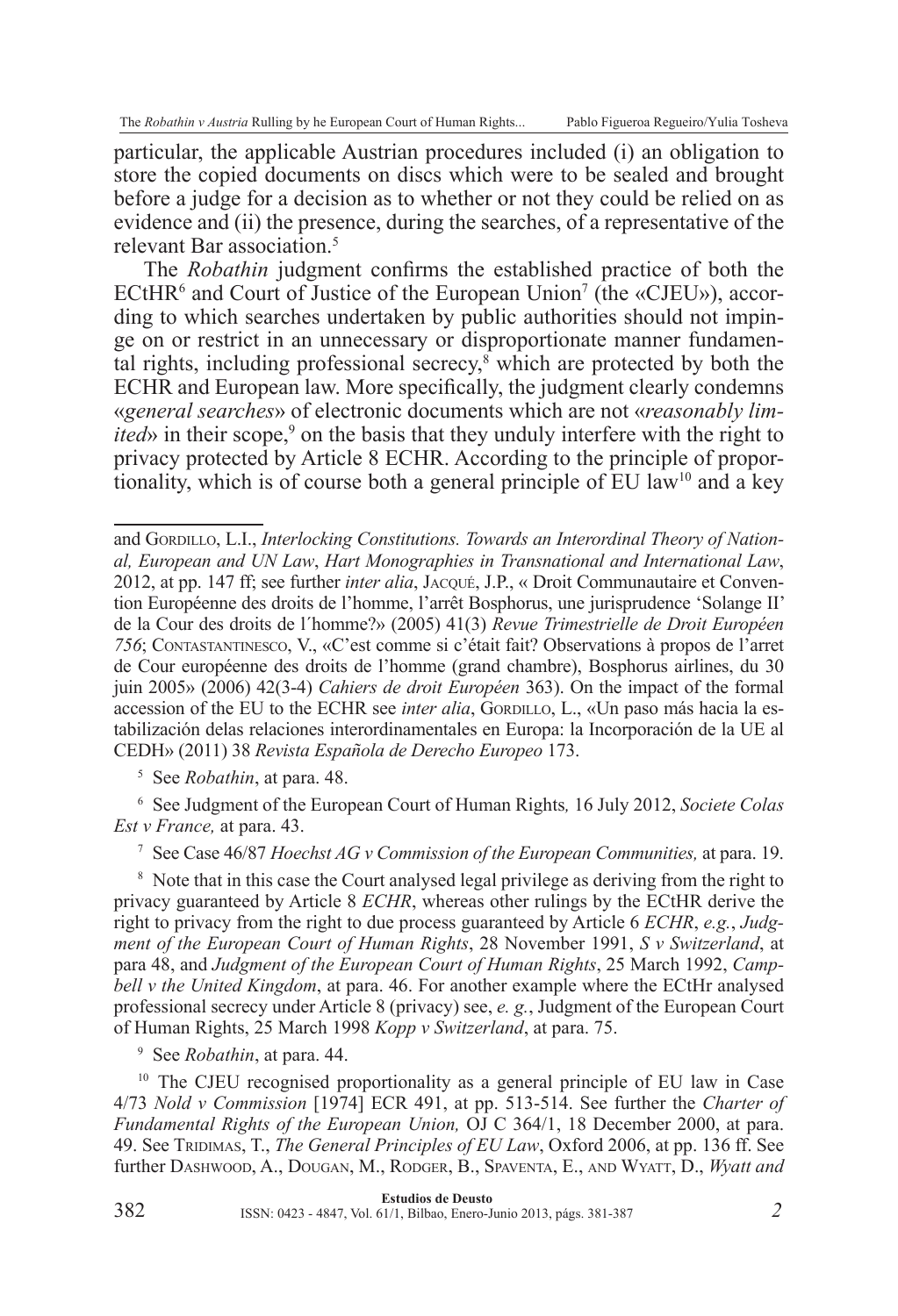principle in the interpretation of the rights recognized by the ECHR,<sup>11</sup> any measure imposed by a public authority should be strictly necessary to attain a legitimate aim.

Another important issue raised by the judgment is the extent to which courts (and, it is probably to be inferred by analogy, administrative bodies, including competition authorities)<sup>12</sup> enjoy a margin of appreciation when determining the scope of search warrants *i.e.*, how broadly a warrant could be formulated without breaching the principle of proportionality. Interestingly, the Strasbourg Court considered to be «*couched in very broad terms*»,13 a Court warrant allowing for the «*search and seizure of […] documents, personal computers and discs, bank documents, deeds of gift and will in favour of Dr Heinz Robathin, and any files concerning [two named individuals]*».14 According to the ECtHR, the warrant should have indicated the reasons why «*a search of all the Applicant's data was necessary for the investigation*».15 In our experience, it is not unheard of for court warrants authorizing competition law inspections to be couched in similar or even broader terms.

#### **2. The Facts.**

The case originated in an application against the Republic of Austria lodged before the ECtHR by an Austrian lawyer. The applicant alleged that the search and seizure of electronic data from his law office had violated his right to privacy in breach of Article 8 *ECHR*. The search of the applicant's business premises was conducted in the presence of the applicant, his defence counsel and a repre-

<sup>12</sup> That would probably be the case, *e.g.*, of the Orders by the Spanish Directorate for Intestigation («*Dirección de Investigatión*») of the Spanish Competition Authority (the «*Comisión Nacional de la Competencia*») authorising inspections, see Article 40(1) of Act 15/2007, of 3 July, on the Defence of Competition.

<sup>15</sup> See *Robathin*, at para. 51.

*3*

*Dashwood's European Union Law*, Hart Publishing, 2011, at pp. 121-124.

<sup>&</sup>lt;sup>11</sup> According to settled case-law of the ECtHR, a limitation to the rights enshrined in the ECHR will not be compatible with Article 6 of the ECHR, if it does not pursue a legitimate aim and if there is no reasonable relationship of proportionality between the means employed and the aim sought to be achieved. See, *e.g.*, Judgment of the European Court of Human Rights, 23 March 2010, *M.A.K. and R.K. v the United Kingdom*, at para. 42, and Judgment of the European Court of Human Rights, 28 May 1985, *Ashingdane v the United Kingdom*, at para. 57. See further, McBRIDE J., «Proportionality and the European Convention on Human Rights», *The principle of Proportionality in the Laws of Europe*, Hart Publishing 1999, at pp. 23-24. The ECtHR has repeatedly established that the concept of «*necessary in a democratic society*» is to be interpreted restrictively (see, *e.g.*, Judgment of the European Court of Human Rights of 26 April 1979 in Case *Sunday Times* and Judgment of the European Court of Human Rights of 25 February 1993 in case Miliailhe).

<sup>13</sup> See *Robathin*, at para. 50.

<sup>14</sup> See *Robathin*, at para. 8.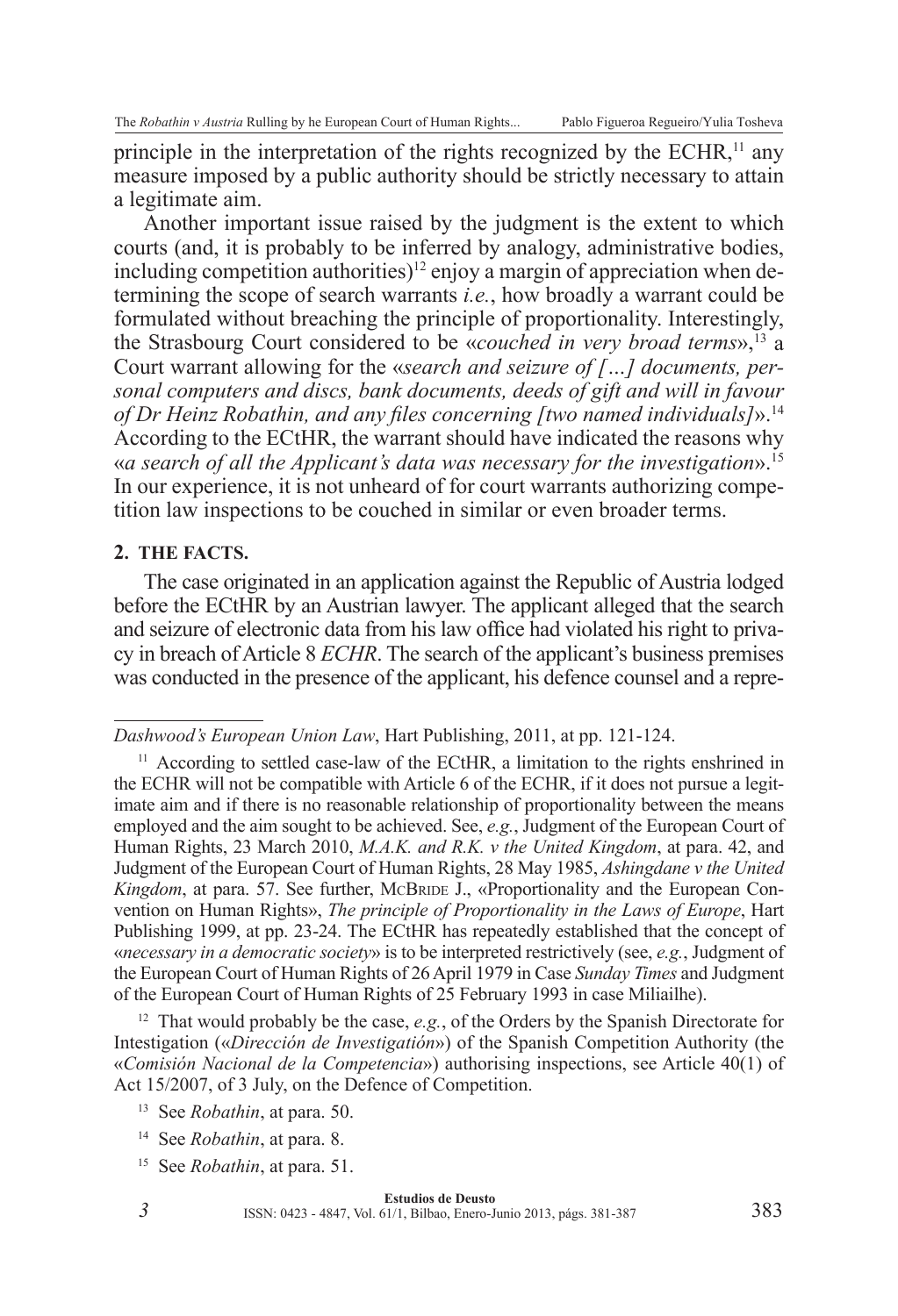sentative of the Vienna Bar Association. The police officers had searched the applicant's computer system *«copying all files»* from the applicant's computer system*.* 16 The representative of the Vienna Bar Association had opposed this as being disproportionate since *«it was technically possible, by using appropriate search criteria, to search for and copy only those files which corresponded to the criteria set out in the search warrant».*<sup>17</sup> The disks in which the information was copied were sealed and were handed to an investigative judge.<sup>18</sup>

# **2.1. The Pleadings of the Applicant.**

The applicant submitted to the ECtHR that, under the Austrian Lawyers Act (the «*Rechtsanwaltsordnung*»),<sup>19</sup> he was bound by a duty of professional secrecy in respect of information which became known to him in the course of the exercise of his profession, and that the principle of secrecy must not be circumvented by seizures of documents such as those undertaken by the Austrian police. According to the applicant, «*the search and seizure warrant had been vague and could not be considered to be in accordance with the law, or, in the alternative, the search and seizure of all his law office's electronic data could not be considered proportionate and had thus not been necessary in a democratic society.»*<sup>20</sup>

## **2.2. The Submissions of the Austrian Government.**

The Austrian Government argued that while the principle of professional secrecy as expressed in the Lawyers Act served to protect the special relationship of confidence between a lawyer and a client, professional secrecy did not protect the lawyer himself against criminal prosecution or measures in connection with such prosecution. It should be noted that the lawyer was suspected, *inter alia*, of having stolen furniture, pictures and silver and of having abused certain powers of attorney.21 As to the applicant's claim that the examination of all his files had been excessive and disproportionate, the Government submitted that «*in order to determine what was of relevance to the criminal proceedings, all the seized data had had to be searched, as some relevant documents might not have been detected by a comprehensive full-text search alone.»*<sup>22</sup>

## **3. The Actual Ruling of the ECtHR.**

In its assessment, the ECtHR thoroughly examined whether the measure in question was *«necessary in a democratic society»*, in other words,

<sup>16</sup> See *Robathin*, at para. 10.

- <sup>18</sup> See *Robathin*, at paras10 and 12.
- <sup>19</sup> See *Austrian Lawyers Act No. 96/ 1868* (the «Rechtsanwaltsordnung»), at section 9.
- <sup>20</sup> See *Robathin*, at para. 33.
- <sup>21</sup> See *Robathin*, at para. 9
- <sup>22</sup> See *Robathin*. at para. 49.

#### **Estudios de Deusto**

ISSN: 0423 - 4847, Vol. 61/1, Bilbao, Enero-Junio 2013, págs. 381-387

<sup>17</sup> *Ibid*.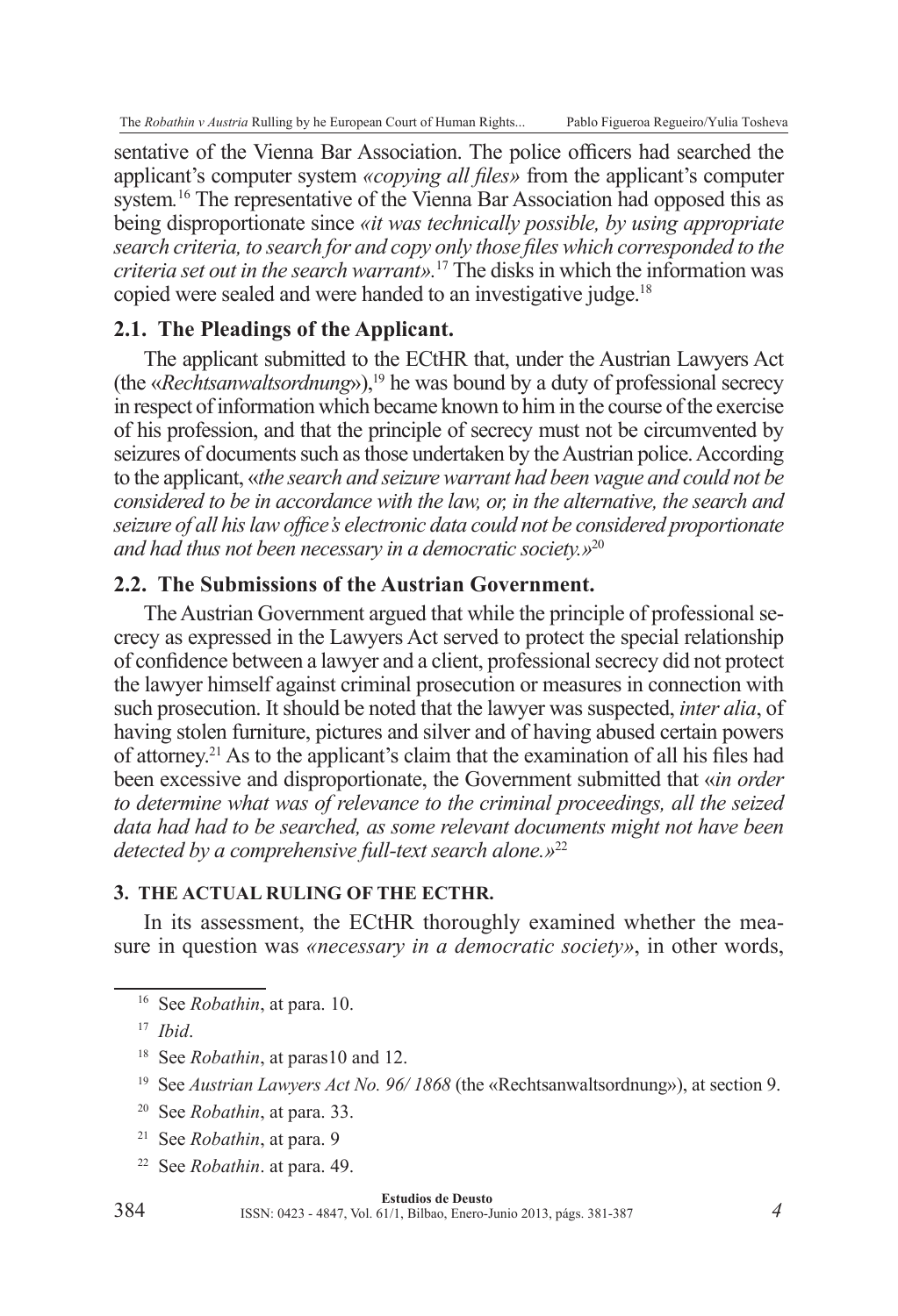«*whether the relationship between the aim sought to be achieved and the means employed can be considered proportionate*».23 The elements which the Court took into consideration in its assessment were: (i) whether the search was based on a warrant issued by a judge and based on a reasonable suspicion; (ii) whether the scope of the warrant was reasonably limited; and (iii) whether the search had been carried out in the presence of an independent observer in order to ensure that materials subject to professional secrecy had not been removed.<sup>24</sup>

In the circumstance of the *Robathin* case, the ECtHR was satisfied that the Austrian search warrant had been issued by a judge and was based on reasonable suspicion. Turning to the question of whether the scope of the warrant was reasonably limited, the Court considered that the search warrant *«was couched in very broad terms».*<sup>25</sup> In particular, the warrant authorized «*in a general and unlimited manner the search and seizure of documents, personal computers and discs, savings books, bank documents and deeds of gift and wills in favour of the applicant.».*26 Finally, the ECtHR concluded that «*the seizure and examination of all data went beyond what was necessary to achieve the legitimate aim*<sup>27</sup> of the inspection, therefore, there was a violation of Article 8 of the ECHR.

#### **4. Conclusions.**

An important question deriving from the *Robathin* ruling is what limitations the EU Commission and the national competition authorities face when conducting inspections.

The *Robathin* ruling confirms that, as has been previously argued by one of the authors,  $28$  and other competition practitioners,  $29$  the principle of proportionality plays a key role when setting the limits of the authorities' powers. If an investigatory measure limits fundamental rights protected by the ECHR and is not strictly necessary for the purposes of the investigation,

- <sup>25</sup> See *Robathin*, at para. 47.
- <sup>26</sup> See *Robathin*, at para. 47.
- <sup>27</sup> See *Robathin*, at para. 52.

*5*

<sup>28</sup> See Figueroa, P. and Acinas, J., "Inspecciones domiciliarias de la Comisión Nacional de la Competencia: unas brevísimas consideraciones al hilo de la Sentencia de la Audiencia Nacional de 30 de septiembre de 2009", *Gaceta jurídica de la Unión Europea y de la competencia*, Nº 16, 2010.

<sup>29</sup> See, *e.g.*, GUTIÉRREZ, A., and LORENTE, F., «Inspecciones de competencia y su control judicial: aspectos constitucionales y penales», *Actualidad Jurídica Uría Menéndez*, n.º 25 2010.

<sup>23</sup> See *Robathin*, at para. 43.

<sup>24</sup> See *Robathin*, at para. 44.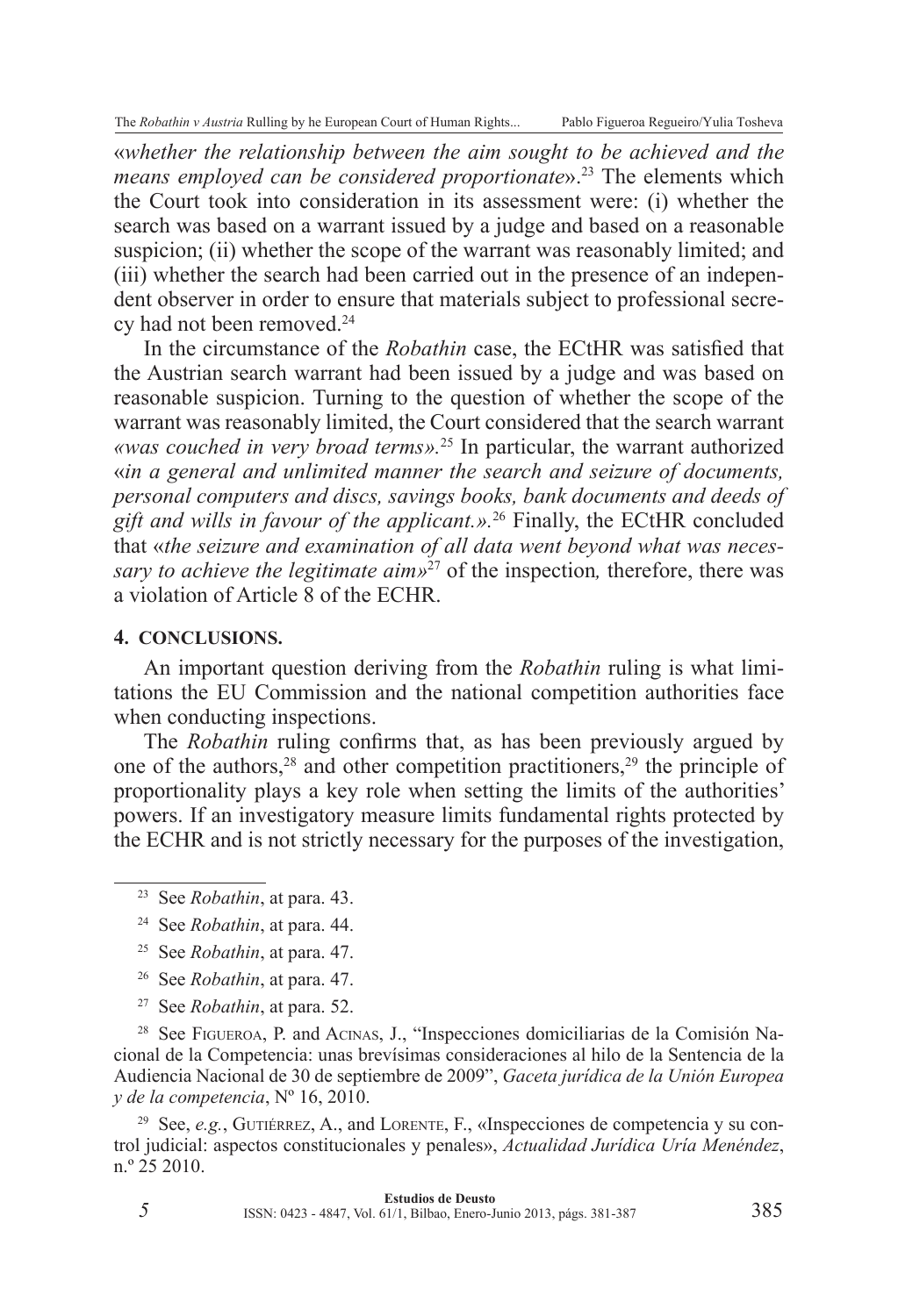it will constitute a breach of the ECHR (and, in all likelihood, of EU law).30 In its assessment in the *Robathin* ruling, the ECtHR repeatedly<sup>31</sup> referred to its seminal judgment in *Société Colas Est v France*32 concerning dawn raids on 56 construction companies conducted by the French competition authority. As is well known, in the latter case the authority's officials had, without any judicial authorization, entered the undertakings' premises and seized thousands of documents in the context of a large-scale investigation into a suspected public procurement cartel. According to the French Government the officials had only exercised their right of inspection in accordance with national laws and no «general searches» had been carried out.<sup>33</sup> In its assessment, the ECtHR held that the French authorities *«had very wide powers»* under national laws giving them *«exclusive competence to determine the expediency, number, length and scale of inspections»* and that the inspections could not be regarded *«as strictly proportionate to the legitimate aims pursued».*34 In other words, the lawfulness of a certain act conducted by a competition authority during a dawn raid will hinge on a case-by-case application of the general principle of proportionality.

It is notable that in its assessment, the ECtHR followed a line of reasoning it has already endorsed in the *Iliya Stefanov v. Bulgaria* judgment.35 In the latter case, also concerning, *inter alia*, the search and seizure of electronic data from a lawyer's computer, the ECtHR held in clear terms that *«search warrants have to be drafted, as far as practicable, in a manner calculated to keep their impact within reasonable bounds»* and emphasized that *«[t]his is all the more important in cases where the premises searched are the office of a lawyer, which as a rule contains material which is subject to legal professional privilege.»*36 As we indicated above, one cannot but hope that national courts will take due note of these principles when considering

<sup>&</sup>lt;sup>30</sup> Be it in the form of a breach of General Principles of EU law, whose content is usually determined, *inter alia*, by reference to the ECHR (see, *e.g.*, Case 36/75 *Rutili v Minister for the Interior* [1975] ECR 1219) or as a breach of the Charter, which essentially mirrors the ECHR. As expressly stated in Recital 5 of the Preamble of the Charter, the Charter does not create new rights but only reaffirms the rights as they result from, *inter alia*, the ECHR and the case-law of the ECtHR.

<sup>31</sup> *Robathin*, at paras. 40 and 44.

<sup>32</sup> See *Judgment of the European Court of Human Rights,* 16 July 2012, *Societe Colas Est v France,* at para. 43.

<sup>33</sup> See *Robathin*, at para. 45.

<sup>34</sup> *Robathin*, at para. 49.

<sup>35</sup> See Judgment of the European Court of Human Rights of 22 May 2008, *Iliya Stefanov v Bulgaria*, at paras. 31-45.

<sup>36</sup> *Robathin*, at para. 41.